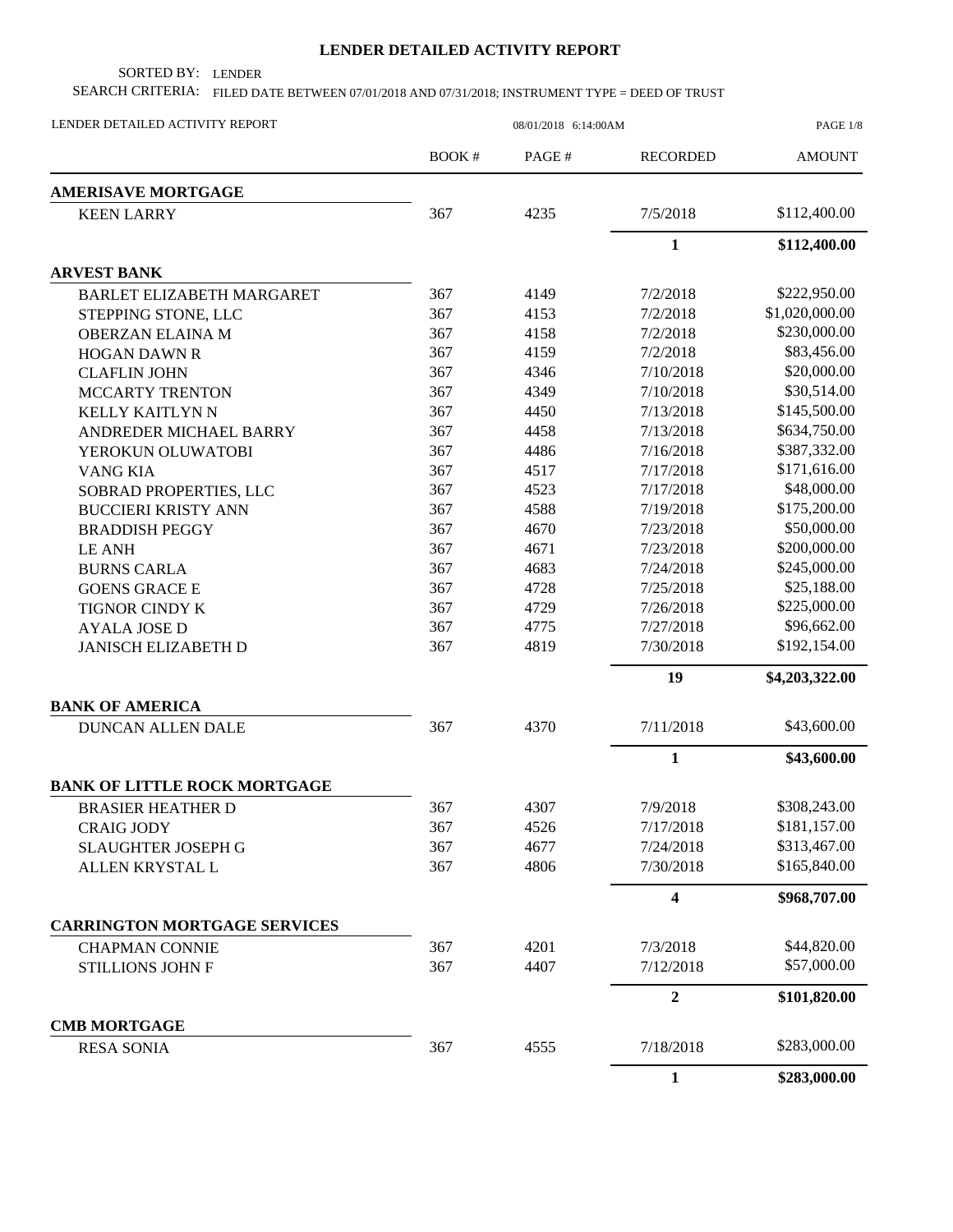$08/01/2018$   $\,$  6:14:00AM

PAGE 2/8

|                                                        | <b>BOOK#</b> | PAGE#        | <b>RECORDED</b> | <b>AMOUNT</b>  |
|--------------------------------------------------------|--------------|--------------|-----------------|----------------|
| <b>COMMERCE BANK</b>                                   |              |              |                 |                |
| <b>MAGOULAS LORENE R</b>                               | 367          | 4446         | 7/13/2018       | \$580,000.00   |
| <b>HIGHTOWER ANDREW GLEN</b>                           | 367          | 4802         | 7/27/2018       | \$103,450.00   |
| <b>OGDEN KELSEY R</b>                                  | 367          | 4834         | 7/30/2018       | \$58,000.00    |
| STIPP ROBERT JOSEPH                                    | 367          | 4896         | 7/31/2018       | \$55,555.00    |
|                                                        |              |              | 4               | \$797,005.00   |
| <b>COMMUNITY BANK &amp; TRUST</b>                      |              |              |                 |                |
| <b>HENRY SHARON S</b>                                  | 367          | 4144         | 7/2/2018        | \$20,000.00    |
| <b>BRESSIE TERESA M</b>                                | 367          | 4145         | 7/2/2018        | \$175,000.00   |
| <b>SAMPSON KASHAL</b>                                  | 367          | 4345         | 7/10/2018       | \$205,390.00   |
| THE FIRST BAPTIST CHURCH OF NEOSHO                     | 367          | 4350         | 7/10/2018       | \$2,000,000.00 |
| <b>MORAN ANGELA J</b>                                  | 367          | 4351         | 7/10/2018       | \$10,850.00    |
| <b>VANDORN JULIE</b>                                   | 367          | 4536         | 7/18/2018       | \$111,443.00   |
| <b>WEBBER EDDIE L</b>                                  | 367          | 4590         | 7/19/2018       | \$100,000.00   |
| <b>HOLLOWAY JAMES D</b>                                | 367          | 4626         | 7/20/2018       | \$45,000.00    |
| <b>SNYDER DORIS A</b>                                  | 367          | 4641         | 7/23/2018       | \$81,950.00    |
| DESLILVA DEBORAH                                       | 367          | 4714         | 7/25/2018       | \$62,500.00    |
| <b>MACY DARA M</b>                                     | 367          | 4754         | 7/26/2018       | \$36,490.00    |
| <b>KERSEY BRIDGET D</b>                                | 367          | 4797         | 7/27/2018       | \$263,200.00   |
|                                                        |              |              | 12              | \$3,111,823.00 |
| <b>COMMUNITY BANK AND TRUST</b>                        |              |              |                 |                |
| PATTERSON JACK                                         | 367          | 4381         | 7/11/2018       | \$20,000.00    |
| PAYNE AMY S                                            | 367          | 4384         | 7/11/2018       | \$126,400.00   |
| <b>BOHANNON CATHY E</b>                                | 367          | 4389         | 7/11/2018       | \$30,724.00    |
|                                                        |              |              | 3               | \$177,124.00   |
| <b>COOK NANCY S</b>                                    |              |              |                 |                |
| <b>CAMERER ANGELA MARIE</b>                            | 367          | 4200         | 7/3/2018        | \$28,000.00    |
|                                                        |              |              | 1               | \$28,000.00    |
| <b>COOK VERNON R</b><br><b>CAMERER DAVID</b>           | 367          | 4200         | 7/3/2018        | \$28,000.00    |
|                                                        |              |              |                 |                |
|                                                        |              |              | $\mathbf{1}$    | \$28,000.00    |
| DAS ACQUISITION COMPANY                                |              |              | 7/13/2018       | \$116,161.00   |
| <b>MCNAMARA CHARLES S</b><br><b>ESTERLINE RONALD C</b> | 367<br>367   | 4456<br>4465 | 7/16/2018       | \$83,535.00    |
| POMURAN OLENA V                                        | 367          | 4492         | 7/16/2018       | \$85,050.00    |
|                                                        |              |              | 3               | \$284,746.00   |
| <b>DAVIDSON MARY J</b>                                 |              |              |                 |                |
| <b>CLEMONS TAUSHAR</b>                                 | 367          | 4475         | 7/16/2018       | \$365,000.00   |
|                                                        |              |              | $\mathbf{1}$    | \$365,000.00   |
| <b>DAVIDSON RICHARD D</b>                              |              |              |                 |                |
| <b>CLEMONS RICHARD P</b>                               | 367          | 4475         | 7/16/2018       | \$365,000.00   |
|                                                        |              |              | 1               | \$365,000.00   |
| <b>FCS FINANCIAL</b>                                   |              |              |                 |                |
| <b>HAYES MISTY M</b>                                   | 367          | 4716         | 7/25/2018       | \$177,200.00   |
|                                                        |              |              | $\mathbf{1}$    | \$177,200.00   |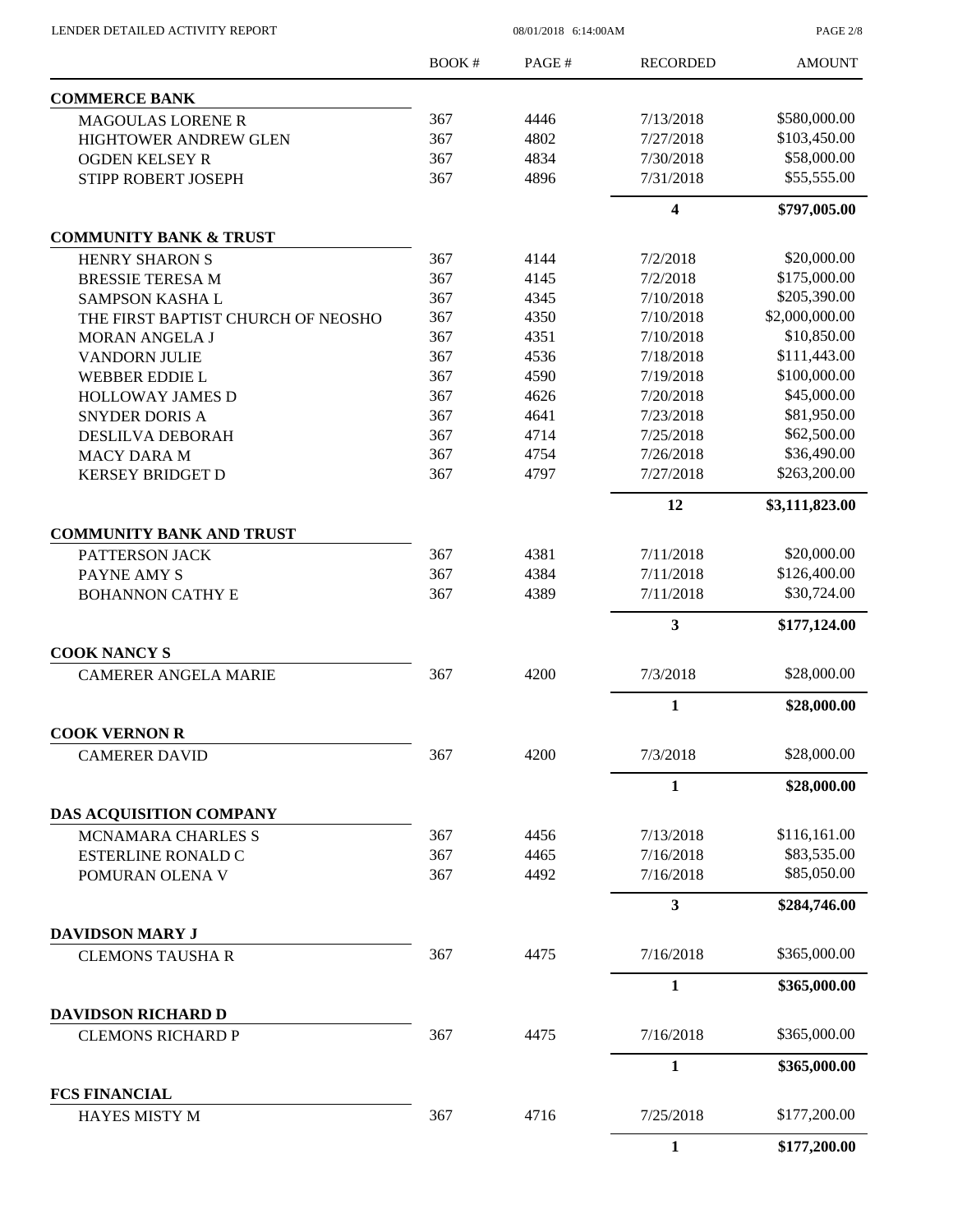| LENDER DETAILED ACTIVITY REPORT        |              | PAGE 3/8     |                        |                             |
|----------------------------------------|--------------|--------------|------------------------|-----------------------------|
|                                        | <b>BOOK#</b> | PAGE#        | <b>RECORDED</b>        | <b>AMOUNT</b>               |
| FIRST ARKANSAS FINANCIAL               |              |              |                        |                             |
| MIDDLETON MECHELLE                     | 367          | 4318         | 7/9/2018               | \$128,610.00                |
| <b>LOGAN NINA J</b>                    | 367          | 4525         | 7/17/2018              | \$97,979.00                 |
|                                        |              |              | $\overline{2}$         | \$226,589.00                |
| <b>FIRST COMMUNITY BANK</b>            |              |              |                        |                             |
| <b>MOJICA STEPHANIE</b>                | 367          | 4311         | 7/9/2018               | \$117,800.00                |
| <b>MAHAFFEY STARIA</b>                 | 367          | 4329         | 7/9/2018               | \$95,454.00                 |
| <b>WIDENER SHELBI</b>                  | 367          | 4476         | 7/16/2018              | \$225,000.00                |
| POWELL LAURALIE                        | 367          | 4544         | 7/18/2018              | \$140,000.00                |
| <b>WILSON JAMES D</b>                  | 367          | 4742         | 7/26/2018              | \$66,818.00                 |
| <b>GARY TONYAD</b>                     | 367          | 4808         | 7/30/2018              | \$130,968.43                |
| HAWKINS CHERYL A                       | 367          | 4822         | 7/30/2018              | \$170,000.00                |
| <b>HILSABECK RAMONA</b>                | 367          | 4830         | 7/30/2018              | \$100,000.00                |
| <b>BRADLEY SHAWN D</b>                 | 367          | 4873         | 7/31/2018              | \$690,000.00                |
|                                        |              |              | 9                      | \$1,736,040.43              |
| <b>FIRST STATE BANK OF PURDY</b>       |              |              |                        |                             |
| REYNOLDS SHARON LEANN                  | 367          | 4654         | 7/23/2018              | \$171,723.56                |
| REYNOLDS DENNIS                        | 367          | 4656         | 7/23/2018              | \$190,000.00                |
|                                        |              |              | $\boldsymbol{2}$       | \$361,723.56                |
| <b>FLAT BRANCH MORTGAGE</b>            |              |              |                        |                             |
| <b>RUMFELT REBECCA ANN</b>             | 367          | 4168         | 7/2/2018               | \$170,000.00                |
| <b>JENNINGS KAREN F</b>                | 367          | 4185         | 7/3/2018               | \$67,500.00                 |
| HALL KASSONDRA SINCLAIR                | 367          | 4210         | 7/3/2018               | \$135,009.00                |
| <b>GRIFFITH CODY ALLEN</b>             | 367          | 4241         | 7/5/2018               | \$130,202.00                |
| RAWLINGS JESSI C                       | 367          | 4303         | 7/9/2018               | \$79,041.00<br>\$220,000.00 |
| WITT CHRISTY                           | 367<br>367   | 4309         | 7/9/2018               | \$121,111.00                |
| <b>BOICE MARIA</b>                     | 367          | 4436<br>4562 | 7/13/2018<br>7/18/2018 | \$201,600.00                |
| PENNER LOIS                            | 367          | 4581         | 7/19/2018              | \$148,265.00                |
| HICKERSON LETITIA                      |              | 4610         |                        | \$229,805.00                |
| DAUGHERTY KAYSHA JEANAE                | 367<br>367   | 4644         | 7/20/2018              | \$80,709.00                 |
| <b>CLAYCAMP SHAY LEE</b>               | 367          | 4665         | 7/23/2018<br>7/23/2018 | \$152,915.00                |
| <b>JAMES SARAH M</b><br>PERKINS CHAD A | 367          | 4723         | 7/25/2018              | \$186,946.00                |
| NGUYEN THUAN TAN                       | 367          | 4777         | 7/27/2018              | \$138,647.00                |
| <b>WRIGHT PRRESTON J</b>               | 367          | 4785         | 7/27/2018              | \$118,538.00                |
| PIERCE KELVIN                          | 367          | 4792         | 7/27/2018              | \$67,676.00                 |
| WIMP APRIL                             | 367          | 4794         | 7/27/2018              | \$240,000.00                |
| YORKE EMILY M                          | 367          | 4821         | 7/30/2018              | \$272,000.00                |
|                                        |              |              | 18                     | \$2,759,964.00              |
| FLAT BRANCH MORTGAGE INC               |              |              |                        |                             |
| STANLEY MARK ANDREW                    | 367          | 4374         | 7/11/2018              | \$60,000.00                 |
| REEVES ELIZABETH S                     | 367          | 4410         | 7/12/2018              | \$75,757.00                 |
|                                        |              |              | $\boldsymbol{2}$       | \$135,757.00                |
| FREEDOM BANK OF SOUTHERN MISSOURI      |              |              |                        |                             |
| <b>HER SHENG</b>                       | 367          | 4681         | 7/24/2018              | \$40,000.00                 |
|                                        |              |              | 1                      | \$40,000.00                 |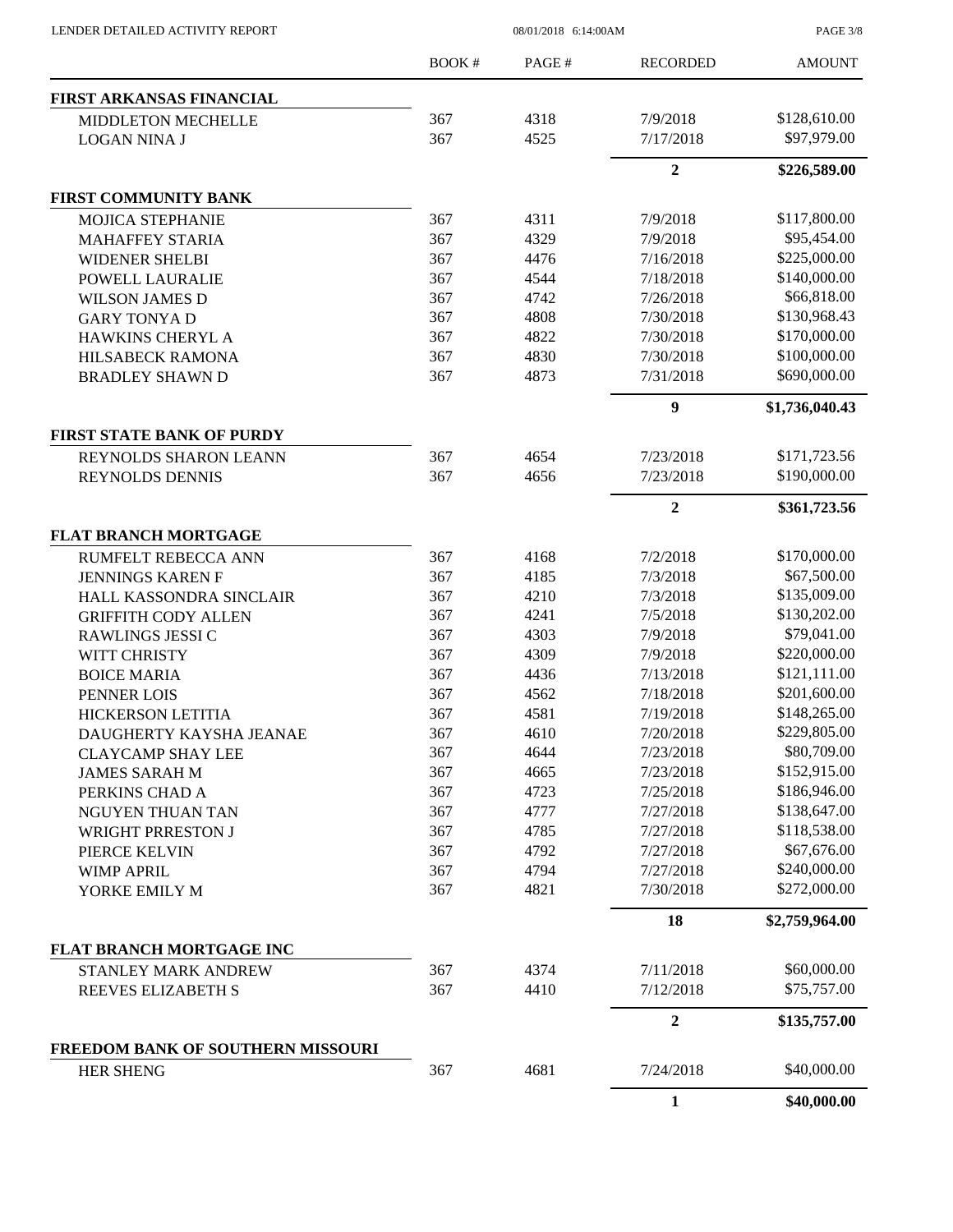PAGE 4/8

|                                      | BOOK# | PAGE# | <b>RECORDED</b> | <b>AMOUNT</b>  |
|--------------------------------------|-------|-------|-----------------|----------------|
| <b>GATEWAY MORTGAGE GROUP</b>        |       |       |                 |                |
| <b>MARANVILLE PAUL R</b>             | 367   | 4238  | 7/5/2018        | \$64,545.00    |
| <b>THORNE MELODY</b>                 | 367   | 4418  | 7/13/2018       | \$102,116.00   |
| <b>MITCHELL LAUREN</b>               | 367   | 4497  | 7/16/2018       | \$179,920.00   |
| <b>COLLETON AMY</b>                  | 367   | 4713  | 7/25/2018       | \$192,000.00   |
|                                      |       |       | 4               | \$538,581.00   |
| <b>GOLD CRAIG P TRUST</b>            |       |       |                 |                |
| RBC ENTERPRISES LTD INC              | 367   | 4413  | 7/12/2018       | \$1,218,000.00 |
|                                      |       |       | 1               | \$1,218,000.00 |
| <b>GOLD MARY K TRUST</b>             |       |       |                 |                |
| RBC ENTERPRISES LTD INC              | 367   | 4413  | 7/12/2018       | \$1,218,000.00 |
|                                      |       |       | 1               | \$1,218,000.00 |
| <b>GREAT SOUTHERN BANK</b>           |       |       |                 |                |
| <b>CLUBBS EMILEE R</b>               | 367   | 4147  | 7/2/2018        | \$88,888.00    |
| MOORE LAURYN M                       | 367   | 4264  | 7/6/2018        | \$96,969.00    |
| <b>ROETTO GARY A</b>                 | 367   | 4696  | 7/24/2018       | \$96,969.00    |
| <b>HANNA JOE</b>                     | 367   | 4700  | 7/25/2018       | \$25,000.00    |
| <b>BROCK DAWN</b>                    | 367   | 4766  | 7/27/2018       | \$35,000.00    |
|                                      |       |       | 5               | \$342,826.00   |
| <b>GUARANTEED RATE</b>               |       |       |                 |                |
| LIBERTY JESSICA L                    | 367   | 4229  | 7/5/2018        | \$163,400.00   |
| <b>SMITH CAL M</b>                   | 367   | 4837  | 7/30/2018       | \$107,100.00   |
|                                      |       |       | $\overline{2}$  | \$270,500.00   |
| <b>GUARANTY BANK</b>                 |       |       |                 |                |
| <b>HENRY ELIZABETH</b>               | 367   | 4151  | 7/2/2018        | \$56,000.00    |
| <b>DILL KATHERINE M</b>              | 367   | 4248  | 7/6/2018        | \$112,000.00   |
| MITCHELL ADRIENNE                    | 367   | 4253  | 7/6/2018        | \$285,000.00   |
| STREMEL KRISTEN                      | 367   | 4330  | 7/9/2018        | \$78,000.00    |
| FRANCISCO RETHA                      | 367   | 4362  | 7/10/2018       | \$90,250.00    |
| POE BAYLEIGH C                       | 367   | 4494  | 7/16/2018       | \$60,600.00    |
| <b>ADOLPHSON FELICIA</b>             | 367   | 4804  | 7/27/2018       | \$42,925.00    |
| <b>COOPER KATY</b>                   | 367   | 4829  | 7/30/2018       | \$86,000.00    |
| <b>SPENCER ASIA</b>                  | 367   | 4846  | 7/31/2018       | \$285,000.00   |
| <b>DOUGLAS ERIN</b>                  | 367   | 4848  | 7/31/2018       | \$71,200.00    |
| <b>BERENDS JIMMY S</b>               | 367   | 4888  | 7/31/2018       | \$74,100.00    |
|                                      |       |       | 11              | \$1,241,075.00 |
| <b>HAUGH LARRY B</b>                 |       |       |                 |                |
| <b>BEARD BRIAN</b>                   | 367   | 4339  | 7/10/2018       | \$48,661.68    |
|                                      |       |       | $\mathbf{1}$    | \$48,661.68    |
| HAUGHT LINDA L<br><b>BEARD WENDY</b> | 367   | 4339  | 7/10/2018       | \$48,661.68    |
|                                      |       |       | $\mathbf{1}$    | \$48,661.68    |
| HIGHLANDS RESIDENTIAL MORTGAGE       |       |       |                 |                |
| <b>SLOAN SHELBY</b>                  | 367   | 4765  | 7/27/2018       | \$127,187.00   |
|                                      |       |       | $\mathbf{1}$    | \$127,187.00   |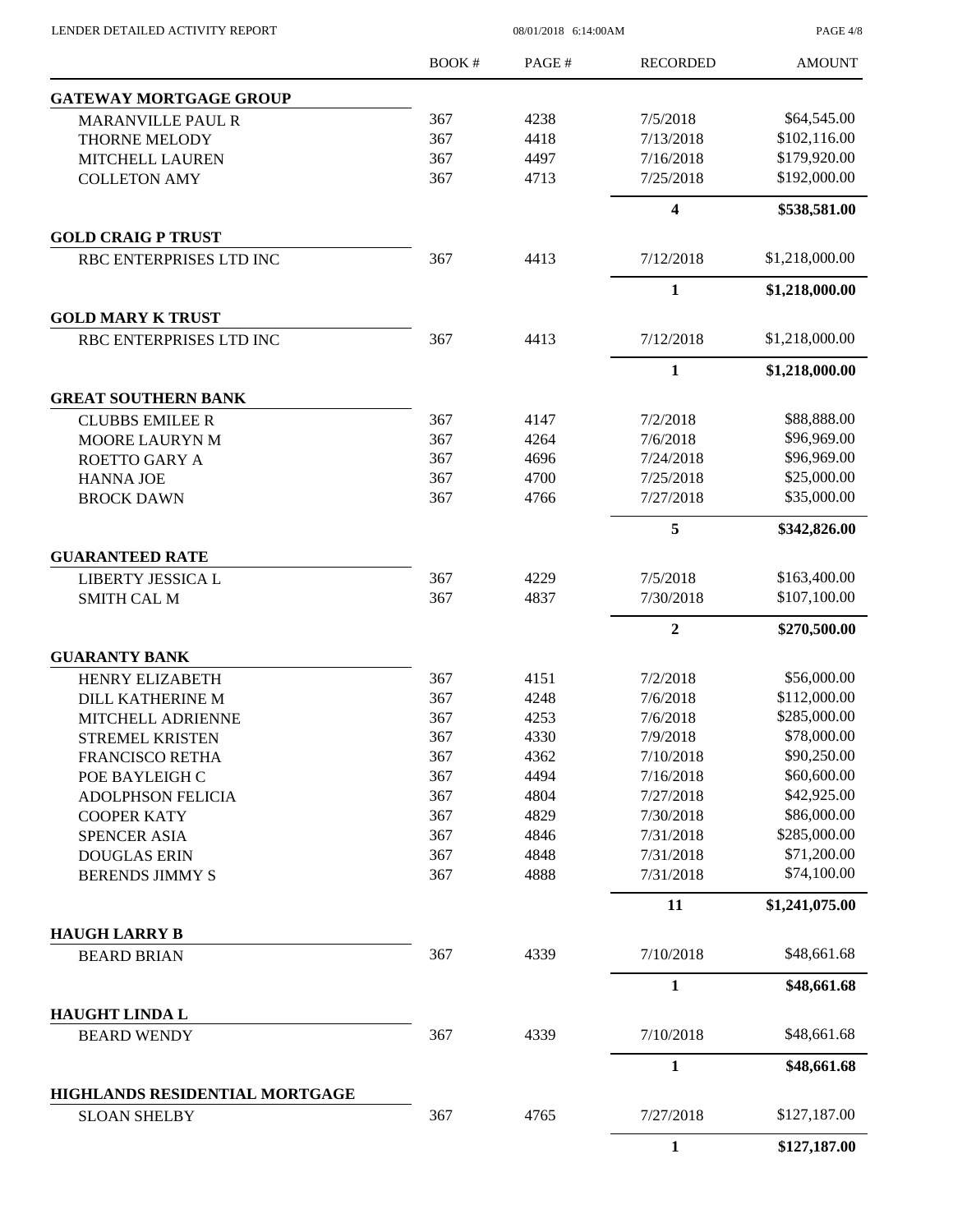|                                                        | <b>BOOK#</b> | PAGE# | <b>RECORDED</b>         | <b>AMOUNT</b> |
|--------------------------------------------------------|--------------|-------|-------------------------|---------------|
| <b>JP MORGAN CHASE BANK</b>                            |              |       |                         |               |
| RISLEY PATTY CORALEE                                   | 367          | 4508  | 7/17/2018               | \$104,500.00  |
|                                                        |              |       | 1                       | \$104,500.00  |
| <b>JPMORGAN CHASE BANK</b>                             |              |       |                         |               |
| <b>RAJ CATHERINE</b>                                   | 367          | 4796  | 7/27/2018               | \$163,400.00  |
|                                                        |              |       | $\mathbf{1}$            | \$163,400.00  |
| <b>KELLER MORTGAGE</b>                                 |              |       |                         |               |
| MCCAIN WESLEY CHARLES                                  | 367          | 4256  | 7/6/2018                | \$324,000.00  |
|                                                        |              |       | $\mathbf{1}$            | \$324,000.00  |
| <b>LEDBETTER CARL E TR</b>                             |              |       |                         |               |
| DENNIS KIMBERLY D                                      | 367          | 4571  | 7/19/2018               | \$173,025.00  |
|                                                        |              |       | $\mathbf{1}$            | \$173,025.00  |
| <b>METZ PHILIP J</b><br><b>COURSEN GREG</b>            | 367          | 4223  | 7/5/2018                | \$50,000.00   |
|                                                        |              |       | $\mathbf{1}$            | \$50,000.00   |
| <b>MID-MISSOURI BANK</b>                               |              |       |                         |               |
| <b>GOODHUE RACHEL M</b>                                | 367          | 4227  | 7/5/2018                | \$440,800.00  |
| ROBBINS KARA MARIE                                     | 367          | 4284  | 7/9/2018                | \$20,100.00   |
| <b>HAASE AMBER</b>                                     | 367          | 4850  | 7/31/2018               | \$274,000.00  |
|                                                        |              |       | $\overline{\mathbf{3}}$ | \$734,900.00  |
| MISSOURI ELECTRIC COOPERATIVE EMPLOYEES CU             |              |       |                         |               |
| REALE PAMELA A                                         | 367          | 4313  | 7/9/2018                | \$50,000.00   |
|                                                        |              |       | $\mathbf{1}$            | \$50,000.00   |
| MISSOURI HOUSING DEVELOPMENT COMMISSION                |              |       |                         |               |
| RAWLINGS JESSI C                                       | 367          | 4304  | 7/9/2018                | \$3,161.64    |
| THORNE MELODY                                          | 367          | 4419  | 7/13/2018               | \$4,084.64    |
|                                                        |              |       | $\overline{2}$          | \$7,246.28    |
| <b>MORTGAGE RESEARCH CENTER</b><br><b>HELLUMS JODY</b> | 367          | 4191  | 7/3/2018                | \$107,450.00  |
|                                                        |              |       |                         |               |
|                                                        |              |       | $\mathbf{1}$            | \$107,450.00  |
| <b>NAVY FEDERAL CREDIT UNION</b><br>AVENDANO OLIVIA G  | 367          | 4243  | 7/5/2018                | \$80,325.00   |
|                                                        |              |       | $\mathbf{1}$            | \$80,325.00   |
|                                                        |              |       |                         |               |
| <b>NELSON DELLENE</b><br><b>COURSEN GREG</b>           | 367          | 4223  | 7/5/2018                | \$50,000.00   |
|                                                        |              |       |                         |               |
| <b>NELSON LARRY</b>                                    |              |       | $\mathbf{1}$            | \$50,000.00   |
| <b>COURSEN GREG</b>                                    | 367          | 4223  | 7/5/2018                | \$50,000.00   |
|                                                        |              |       | $\mathbf{1}$            | \$50,000.00   |
| <b>OAKSTAR BANK</b>                                    |              |       |                         |               |
| <b>BAILEY MARTHA E</b>                                 | 367          | 4163  | 7/2/2018                | \$162,724.00  |
|                                                        |              |       | $\mathbf{1}$            | \$162,724.00  |

LENDER DETAILED ACTIVITY REPORT 08/01/2018 6:14:00AM

PAGE 5/8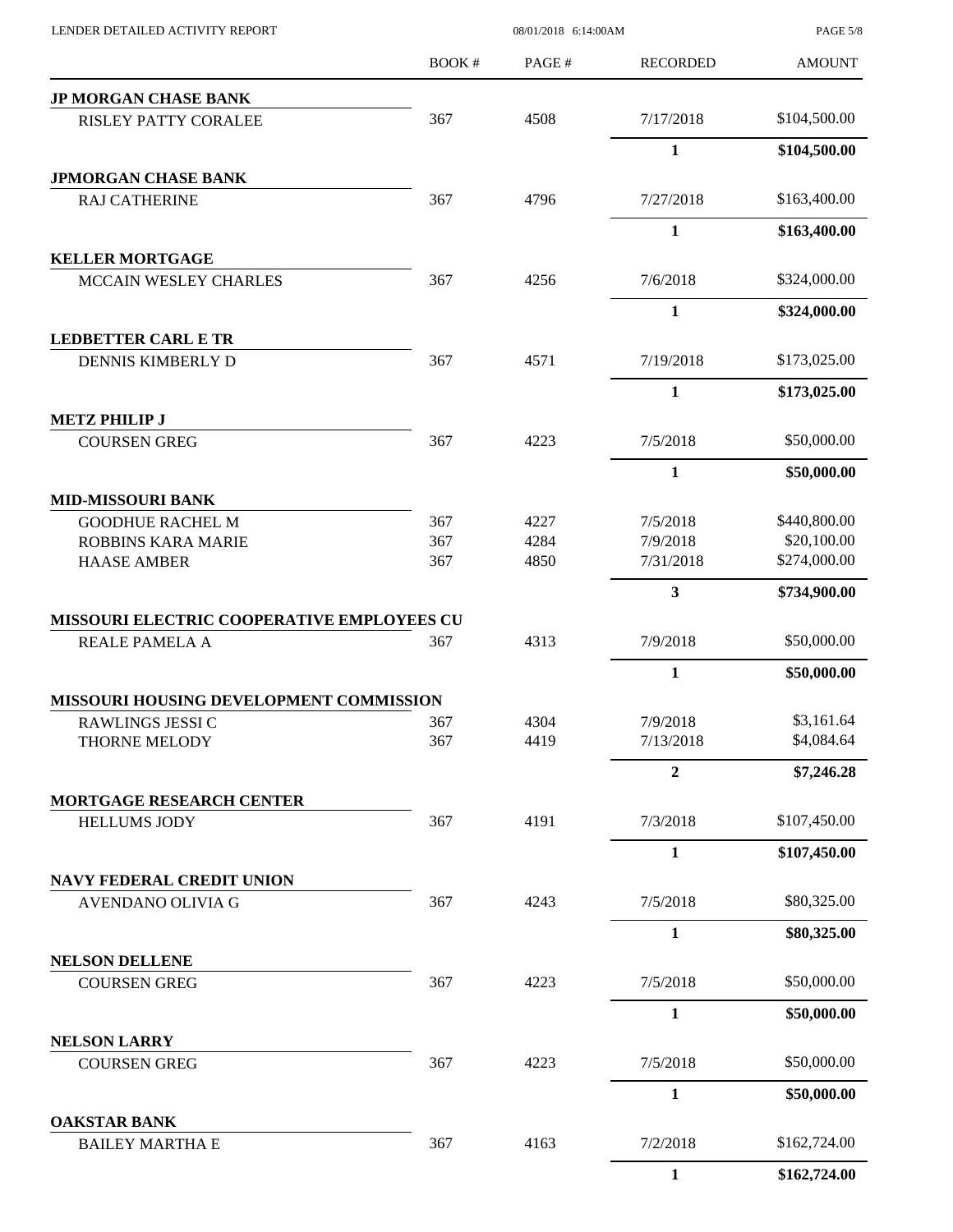$08/01/2018$  6:14:00AM

PAGE 6/8

|                                       | <b>BOOK#</b> | PAGE#        | <b>RECORDED</b>       | <b>AMOUNT</b>                |
|---------------------------------------|--------------|--------------|-----------------------|------------------------------|
| <b>PEOPLES BANK</b>                   |              |              |                       |                              |
| <b>BISHOP KATLYNN J</b>               | 367          | 4186         | 7/3/2018              | \$28,338.00                  |
| <b>ALTSCHUL ANNE M</b>                | 367          | 4453         | 7/13/2018             | \$119,860.00                 |
| <b>ALTSCHUL ANNE M</b>                | 367          | 4454         | 7/13/2018             | \$13,484.25                  |
| NIMMO LORI M                          | 367          | 4527         | 7/17/2018             | \$104,000.00                 |
| D L MARTIN MANAGEMENT GROUP, LLC      | 367          | 4595         | 7/20/2018             | \$3,578,500.00               |
| ALPHA REAL PROPERTY, LLC              | 367          | 4853         | 7/31/2018             | \$64,000.00                  |
|                                       |              |              | 6                     | \$3,908,182.25               |
| <b>PINNACLE BANK</b>                  |              |              |                       |                              |
| <b>EMCO PROPERTIES LLC</b>            | 367          | 4369         | 7/10/2018             | \$158,000.00                 |
| <b>BOWERS ROBIN K</b>                 | 367          | 4868         | 7/31/2018             | \$44,000.00                  |
|                                       |              |              | $\boldsymbol{2}$      | \$202,000.00                 |
| PREMIER HOME MORTGAGE                 |              |              |                       |                              |
| YOUNG THOMAS M                        | 367          | 4635         | 7/23/2018             | \$95,000.00                  |
|                                       |              |              | $\mathbf{1}$          | \$95,000.00                  |
| PROVIDENT FUNDING ASSOCIATES          |              |              |                       |                              |
| ARUNACHALAM SATHYA K                  | 367          | 4521         | 7/17/2018             | \$189,050.00                 |
|                                       |              |              | $\mathbf{1}$          | \$189,050.00                 |
| <b>PUCKETT KAREN SUE</b>              |              |              |                       |                              |
| SHREEJI & HARINI, LLC                 | 367          | 4189         | 7/3/2018              | \$230,000.00                 |
|                                       |              |              | 1                     | \$230,000.00                 |
| PUCKETT KENNETH L                     |              |              |                       |                              |
| SHREEJI & HARINI, LLC                 | 367          | 4189         | 7/3/2018              | \$230,000.00                 |
|                                       |              |              | $\mathbf{1}$          | \$230,000.00                 |
| <b>QUICKEN LOANS</b>                  |              |              |                       |                              |
| <b>SHELLER RUTH N</b>                 | 367          | 4203         | 7/3/2018<br>7/10/2018 | \$239,800.00<br>\$118,271.00 |
| SMITH PAUL D<br><b>HOLLAND CHERYL</b> | 367<br>367   | 4352<br>4720 | 7/25/2018             | \$118,487.00                 |
| <b>CHRISTENSEN PEGGY</b>              | 367          | 4768         | 7/27/2018             | \$129,731.00                 |
| <b>NAAYEM HAZIM A</b>                 | 367          | 4880         | 7/31/2018             | \$101,740.00                 |
|                                       |              |              | 5                     | \$708,029.00                 |
| SECURITY BANK OF SOUTHWEST MISSOURI   |              |              |                       |                              |
| COOK CINDY M                          | 367          | 4824         | 7/30/2018             | \$28,000.00                  |
|                                       |              |              | 1                     | \$28,000.00                  |
| <b>SERVION, INC</b>                   |              |              |                       |                              |
| <b>STURGIS MATTHEW</b>                | 367          | 4898         | 7/31/2018             | \$71,040.00                  |
|                                       |              |              | 1                     | \$71,040.00                  |
| <b>SIMMONS BANK</b>                   |              |              |                       |                              |
| ROTTER JEANINE E                      | 367          | 4193         | 7/3/2018              | \$88,271.00                  |
| <b>CALKINS DUFF</b>                   | 367          | 4649         | 7/23/2018             | \$130,101.00                 |
| <b>WALLAIN AMY</b>                    | 367          | 4685         | 7/24/2018             | \$93,000.00                  |
|                                       |              |              | 3                     | \$311,372.00                 |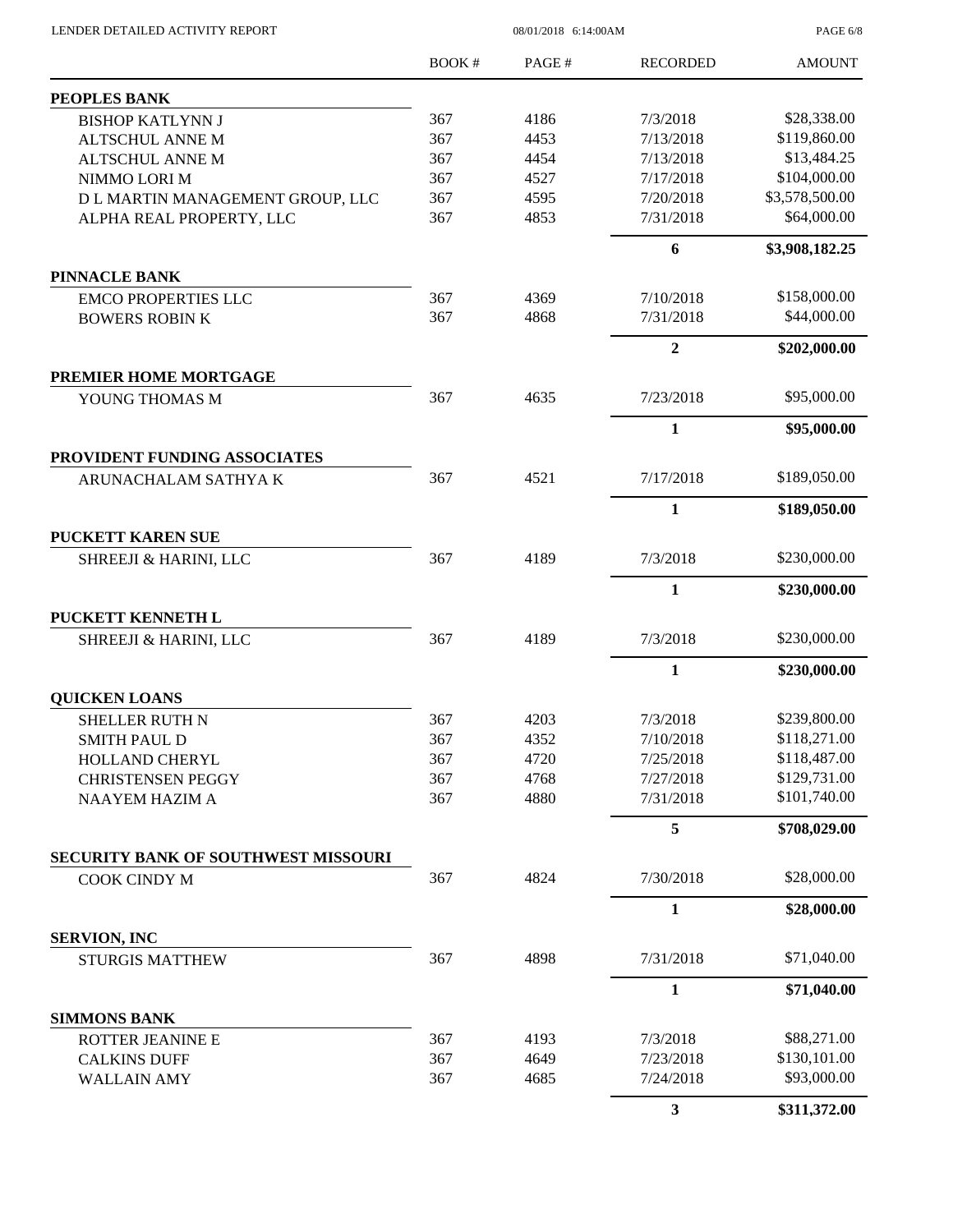LENDER DETAILED ACTIVITY REPORT 08/01/2018 6:14:00AM

PAGE 7/8

|                                                         | <b>BOOK#</b> | PAGE# | <b>RECORDED</b>         | <b>AMOUNT</b>  |
|---------------------------------------------------------|--------------|-------|-------------------------|----------------|
| <b>SOUTHWEST MISSOURI BANK</b>                          |              |       |                         |                |
| <b>OWENS KATLIN</b>                                     | 367          | 4174  | 7/2/2018                | \$95,600.00    |
| <b>HURN AMANDA</b>                                      | 367          | 4194  | 7/3/2018                | \$180,000.00   |
| <b>OLIPHANT AMANDA</b>                                  | 367          | 4195  | 7/3/2018                | \$70,000.00    |
| <b>JONES MIRNA</b>                                      | 367          | 4196  | 7/3/2018                | \$440,000.00   |
| <b>CALENTINE MARGARET C</b>                             | 367          | 4375  | 7/11/2018               | \$22,500.00    |
| <b>NORRIS DAVID</b>                                     | 367          | 4511  | 7/17/2018               | \$56,000.00    |
| <b>DAVIS LINDA</b>                                      | 367          | 4622  | 7/20/2018               | \$20,000.00    |
| HERNANDEZ JOSE L                                        | 367          | 4725  | 7/25/2018               | \$135,500.00   |
| FELKEL HEATHER M                                        | 367          | 4839  | 7/30/2018               | \$164,825.00   |
| VAUGHAN GEORGIA K                                       | 367          | 4874  | 7/31/2018               | \$150,000.00   |
|                                                         |              |       | 10                      | \$1,334,425.00 |
| SPRINGFIELD FIRST COMMUNITY BANK                        |              |       |                         |                |
| RANGELINE & 32ND ST INVESTMENT, LLC                     | 367          | 4357  | 7/10/2018               | \$1,040,000.00 |
|                                                         |              |       | 1                       | \$1,040,000.00 |
| <b>STATE FARM BANK</b><br><b>HARRIS FRED R</b>          | 367          | 4660  | 7/23/2018               | \$142,800.00   |
|                                                         |              |       |                         |                |
|                                                         |              |       | $\mathbf{1}$            | \$142,800.00   |
| THE CORNERSTONE BANK<br><b>GRIFFITH REBEKAH</b>         | 367          | 4337  | 7/10/2018               | \$40,000.00    |
| <b>COMBS CODY</b>                                       | 367          | 4640  | 7/23/2018               | \$40,000.00    |
| ORTIZ LEONARDO ISRAEL                                   | 367          | 4810  | 7/30/2018               | \$26,000.00    |
|                                                         |              |       | $\overline{\mathbf{3}}$ | \$106,000.00   |
| THE MORTGAGE HOUSE                                      |              |       |                         |                |
| <b>CURTIS CHARLES N</b>                                 | 367          | 4883  | 7/31/2018               | \$211,500.00   |
|                                                         |              |       | $\mathbf{1}$            | \$211,500.00   |
| <b>THURMAN SANDRA N TRUST</b><br>JUNCO ENTERPRISES, LLC | 367          | 4268  | 7/9/2018                | \$319,075.86   |
|                                                         |              |       | 1                       | \$319,075.86   |
| <b>USBANK</b>                                           |              |       |                         |                |
| <b>SHANKS DANA L</b>                                    | 367          | 4176  | 7/3/2018                | \$100,000.00   |
| WILLIAMS LYNNE A                                        | 367          | 4320  | 7/9/2018                | \$100,000.00   |
| WILLIAMS LYNNE A                                        | 367          | 4321  | 7/9/2018                | \$12,000.00    |
| STINNETT DEBORAH SUSAN                                  | 367          | 4547  | 7/18/2018               | \$450,000.00   |
| <b>LEFROIS JOHN J</b>                                   | 367          | 4567  | 7/19/2018               | \$63,000.00    |
| <b>SAMMONS JILL MICHELLE</b>                            | 367          | 4617  | 7/20/2018               | \$104,400.00   |
| <b>WILLIS SUSAN DIANE</b>                               | 367          | 4663  | 7/23/2018               | \$40,000.00    |
| WITTUM JESSICA                                          | 367          | 4690  | 7/24/2018               | \$170,905.00   |
| <b>BOWMAN DARRENT</b>                                   | 367          | 4762  | 7/26/2018               | \$156,500.00   |
| <b>KENNEDY JESSICA LEE</b>                              | 367          | 4813  | 7/30/2018               | \$102,500.00   |
|                                                         |              |       | 10                      | \$1,299,305.00 |
| <b>WATERSEDGE ADVISORS</b>                              |              |       |                         |                |
| FIRST BAPTIST CHURCH OF GRANBY, MO                      | 367          | 4680  | 7/24/2018               | \$75,000.00    |
|                                                         |              |       | $\mathbf{1}$            | \$75,000.00    |
| <b>WELCH STATE BANK</b>                                 |              |       |                         |                |
| MEADOWS LINDSAY A                                       | 367          | 4477  | 7/16/2018               | \$258,000.00   |
|                                                         |              |       | $\mathbf{1}$            | \$258,000.00   |